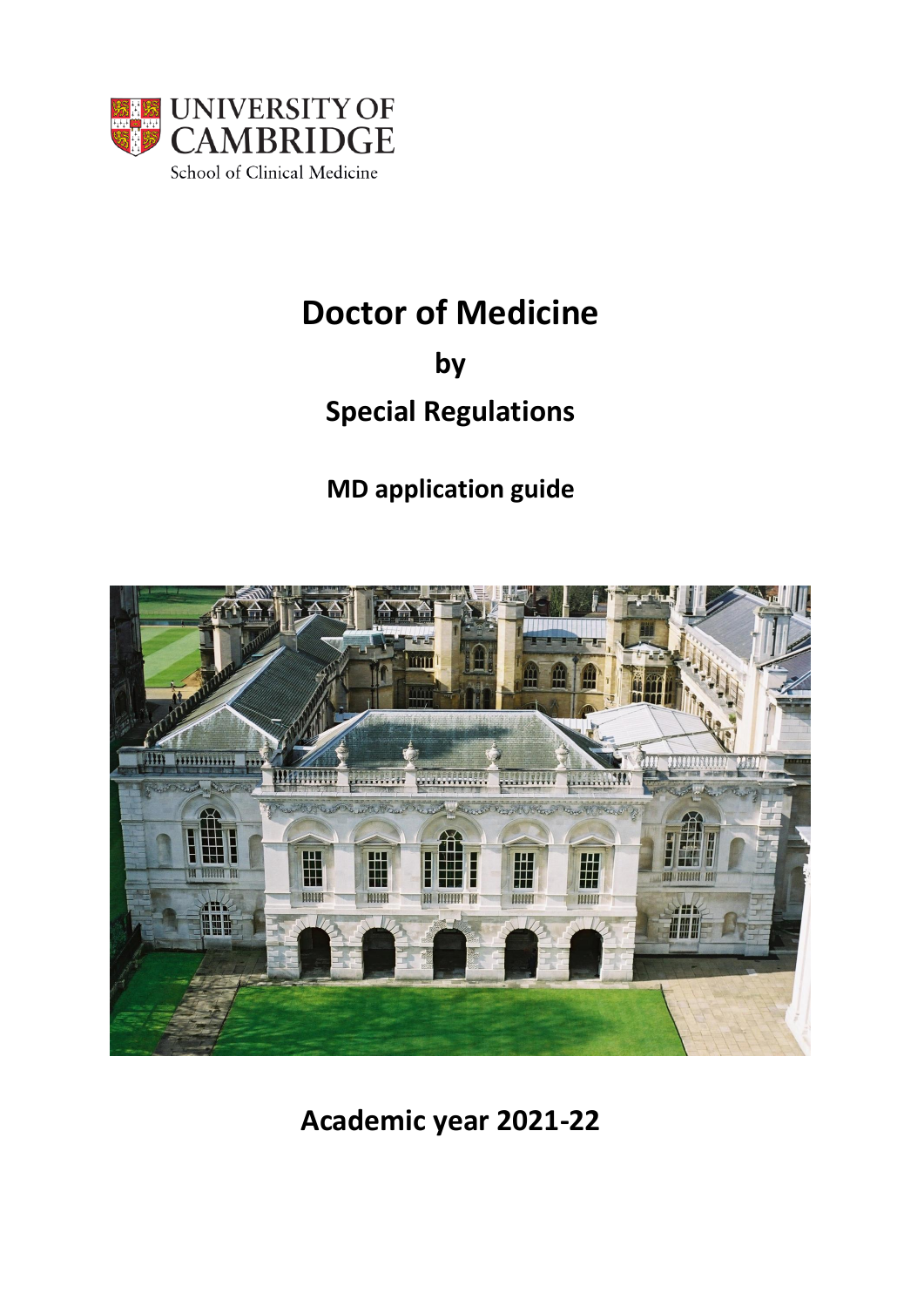| <b>The Science Requirements</b>                                                                                                                                                                                                                                                                                                                                                                                                                                                                                                                                                         |                                                                                                                                                                                                |  |
|-----------------------------------------------------------------------------------------------------------------------------------------------------------------------------------------------------------------------------------------------------------------------------------------------------------------------------------------------------------------------------------------------------------------------------------------------------------------------------------------------------------------------------------------------------------------------------------------|------------------------------------------------------------------------------------------------------------------------------------------------------------------------------------------------|--|
| The proposed research concerns the theory and/or the practice of medicine.<br>$\bullet$<br>There are at least 2 years ring-fenced research time.<br>There is a clearly thought through, and well-structured project proposal<br>$\bullet$<br>which should include: hypothesis, aims, detailed research plan<br>(including statistical analyses), methods and conclusions.<br>There is current ethics approval in place for the proposed project, if<br>$\bullet$<br>required.<br>If relevant, there is lab space available for the research with bench fees<br>and consumables covered. |                                                                                                                                                                                                |  |
| And                                                                                                                                                                                                                                                                                                                                                                                                                                                                                                                                                                                     |                                                                                                                                                                                                |  |
| <b>The Supervisor</b>                                                                                                                                                                                                                                                                                                                                                                                                                                                                                                                                                                   |                                                                                                                                                                                                |  |
| A senior clinician or clinical academic, eligible to supervise a higher<br>degree, has confirmed he or she will supervise the project, provide<br>regular supervision or progress reports, and review the thesis prior to<br>submission.                                                                                                                                                                                                                                                                                                                                                |                                                                                                                                                                                                |  |
| And                                                                                                                                                                                                                                                                                                                                                                                                                                                                                                                                                                                     |                                                                                                                                                                                                |  |
| <b>Funding</b><br>The applicant should provide evidence that the proposed MD project is<br>$\bullet$<br>fully funded for the duration of the research, including financial<br>maintenance for the candidate.                                                                                                                                                                                                                                                                                                                                                                            |                                                                                                                                                                                                |  |
| And now apply for                                                                                                                                                                                                                                                                                                                                                                                                                                                                                                                                                                       |                                                                                                                                                                                                |  |
| either                                                                                                                                                                                                                                                                                                                                                                                                                                                                                                                                                                                  | or                                                                                                                                                                                             |  |
| Will you be conducting the<br>proposed MD project within and<br>be employed by either the<br><b>University of Cambridge or a</b><br><b>CUHP Institution?</b>                                                                                                                                                                                                                                                                                                                                                                                                                            | Do you have a primary degree from<br>the University of Cambridge and will<br>you be conducting the proposed MD<br>project outside the University of<br><b>Cambridge or a CUHP Institution?</b> |  |
| <b>MD (CUHP)</b>                                                                                                                                                                                                                                                                                                                                                                                                                                                                                                                                                                        | <b>MD by Special Regulations</b>                                                                                                                                                               |  |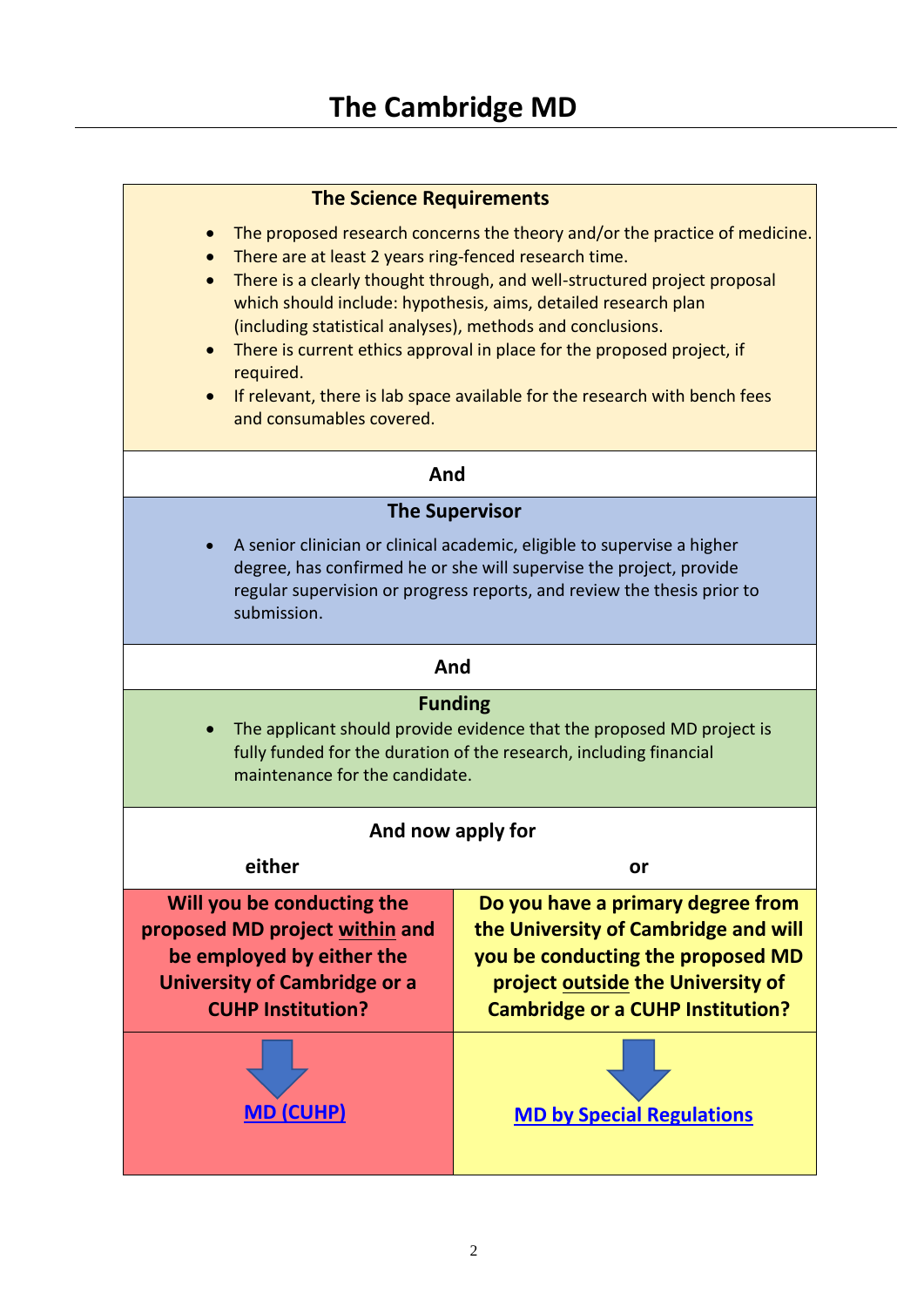## **Before applying for the MD by Special Regulations**

### **Eligibility**

You are eligible to apply to take the MD by Special Regulations if you meet the following criteria:<sup>1</sup>

- (a) You hold a medical qualification giving you provisional or full registration with the General Medical Council
- (b) You hold a primary degree of the University of Cambridge
- (c) Your proposed MD work will be undertaken outside Cambridge (i.e. elsewhere in the UK or overseas)<sup>2</sup>
- $1$  You are advised to consult the full Regulations at the end of this document.
- 2 If you intend to work in Cambridge you *must* apply under the standard regulations for the MD degree and become a registered student of the University of Cambridge.

## **How to apply**

You should email the following documents to the MD Committee Administrative Secretary, at [md-admin@medschl.cam.ac.uk](mailto:md-admin@medschl.cam.ac.uk) :

- (a) **an application on the approved form** (see last page)
- (b) **curriculum vitae (short form)**
- (c) **a description of the proposed work (your proposal) – see below**
- (d) **a brief abstract of the proposal**

This should not exceed 250 words and should include a summary of the research to be undertaken, information as to where it will be carried out and who the main collaborators and supervisor will be. This will be used by the Committee for quick reference whenever the proposal is under consideration at Committee meetings.

(e) **a letter from your Adviser/Supervisor** assuring the MD Committee of his/her acceptance of the role of adviser, including confirmation that you have been interviewed.

## **MD research proposal**

The description of your work should contain sufficient information to enable the Committee, or experts approached by the Committee, to assess the suitability of the work for an MD thesis. As a general guide, sufficient information can usually be provided in 2,500—3,500 words (excluding references), though this will depend on the nature of the project and how far you have progressed with it (e.g. whether you have any results to report). A poorly constructed proposal will delay the application process and may result in your application being rejected.

Please include, where relevant, the following:

- (i) the significance and purpose of the proposed work
- (ii) a clear statement of the hypothesis/research question(s) being tested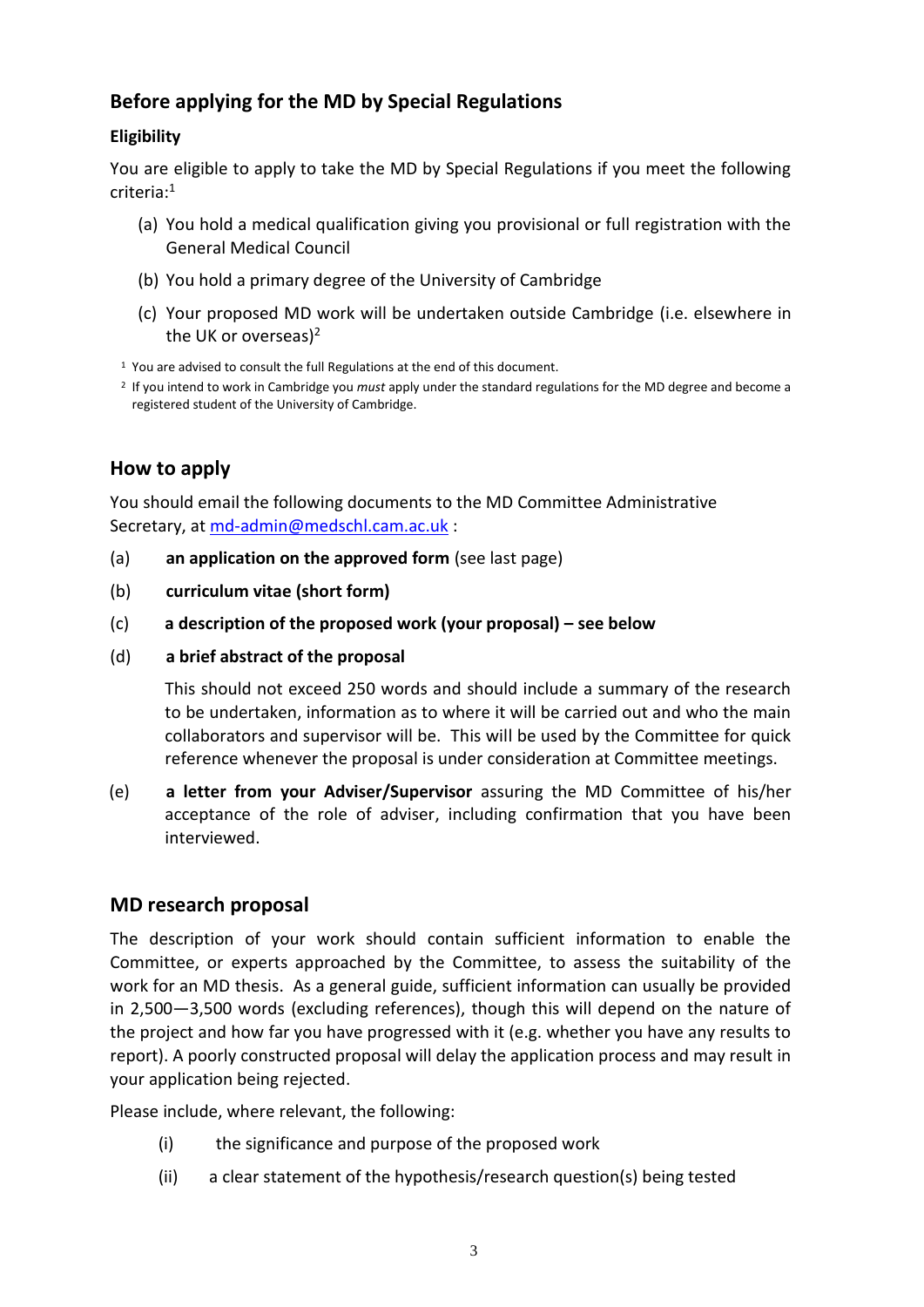- (iii) a clear description and explanation of the research techniques, materials and statistical analyses used (with reference to previously published methods and brief description of any new methods)
- (iv) the number of experiments to be undertaken, or number of subjects studied (in epidemiological investigations, information about the population from which subjects are drawn)
- (v) preliminary interpretation of any results already obtained
- (vi) ethical considerations (see below)
- (vii) department/unit where the work is to be carried out
- (viii) how much of the work is being carried out personally and how much with the help of others (specify the nature of any help); and how much of the work may already have been completed and what still remains to be done
- (ix) name of your main supervisor and/or other research collaborators.

*In addition, your Supervisor must counter-sign the proposal, declaring that "the proposal is of a standard suitable for external peer review".*

#### **Common pitfalls**

Your proposal will be reviewed first by the Committee and then, if appropriate, by experts in your field. If your proposal fails to meet the basic standard of being suitable for external peer review, it will be rejected by the Committee. We therefore draw your attention to the following common mistakes:

- **unrealistic aims** MD research projects are often part of a larger ongoing research programme; the MD thesis must be a stand-alone piece of work undertaken by the applicant with aims that are feasible within a framework of 2– 3 years' full-time research (or part-time equivalent)
- **opaque experimental questions**
- **lack of hypotheses**
- **missing links between experimental design and hypotheses**
- lack of clarity about your own involvement at each stage of the project the MD Committee will seek assurance that you have had input into the study design and will be undertaking the literature searches, experimental work and analysis yourself. You must be very clear about those areas of the work where you rely on the assistance of others.
- **failing to obtain adequate statistical advice**

## **The fee**

The fee for the MD by Special Regulations is a one-off payment of £1,866, which covers the entire programme. Should your application be unsuccessful, all but £500 will be returned to you. Should you fail to submit your thesis for examination within the maximum of 6 years allowed, you will be withdrawn from the programme and no refund will be payable.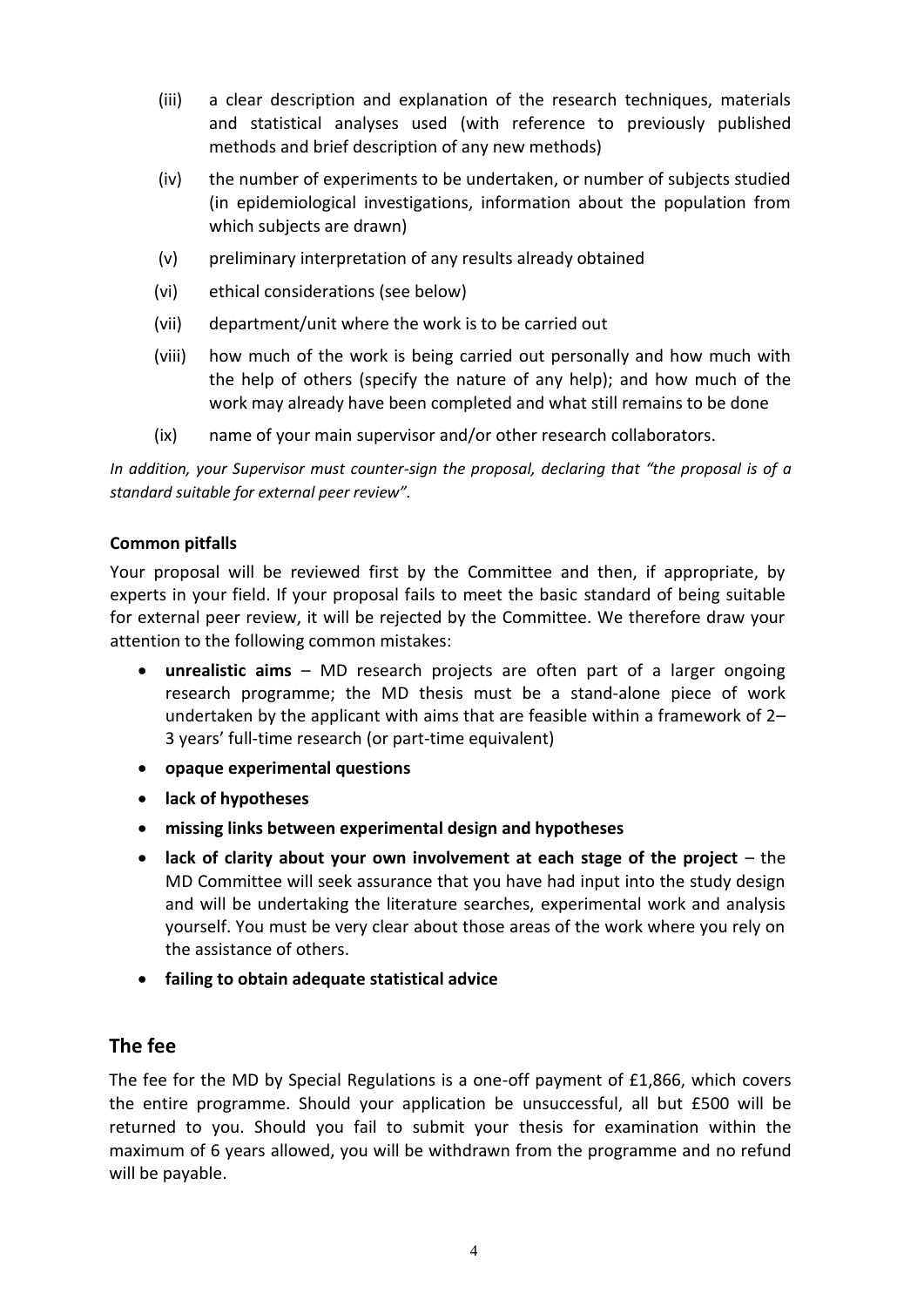#### **Payment**

**Either** send a cheque for £1,866, made payable to the 'University of Cambridge', to Graduate Academic Training Office (MD), The Clinical School, Box 111, Addenbrooke's Hospital, Cambridge CB2 0SP,

**Or** pay by electronic transfer to:

**Bank Code Number:** 20-17-68

**Bank Account:** 10921084

**Account Name:** University of Cambridge

**Swift Code:** BARC GB 22

**International Bank Code:** IBAN: GB 96 BARC 2017 6810 9210 84

**Reference:** MD by Spec Regs fee

The full amount £1,866 should be received and any bank charges/exchange rate differences paid for separately.

## **Approval of proposed work**

Having considered the proposal, the MD Committee, through the Assessor, may approve the work, suggest modifications or advise that the proposal is not suitable.

The process of approval of your proposal by the MD Committee and its referees is designed to be helpful to candidates in completing their thesis. For this reason you are urged to apply for approval as early into your research project (preferably at the planning stage) as possible. This will enable problems identified by the Committee and its referees to be considered before your work is too far advanced.

Please note that the refereeing process can take some time. Because the University does not appoint a formal supervisor (it is your responsibility to identify a suitable supervisor in your host institution) the MD Committee regards this initial stage as essential in sorting out any potential problems with the proposed work and usually seek the advice of expert referees. Candidates are expected to respond positively to any criticisms made by these referees before approval to proceed can be granted.

Following approval of the proposal, you are granted a maximum of six years in which to carry out the research and submit a thesis for examination.

## **Ethical considerations**

The MD Committee wishes to remind candidates that the design and conduct of research work proposed for the MD degree should conform to high standards of medical ethics. It is advisable to seek the approval of a local ethics committee where appropriate.

**Animal experiments**: candidates must provide a full description of their anaesthetic and surgical procedures. They must also provide evidence that they took adequate steps to ensure that animals did not suffer unnecessarily at any stage of the experiments.

**Human experiments**: theses describing experiments on human subjects involving procedures that are not therapeutic and carry a significant risk of harm must include (in an appendix) a statement that the experiments were performed with the understanding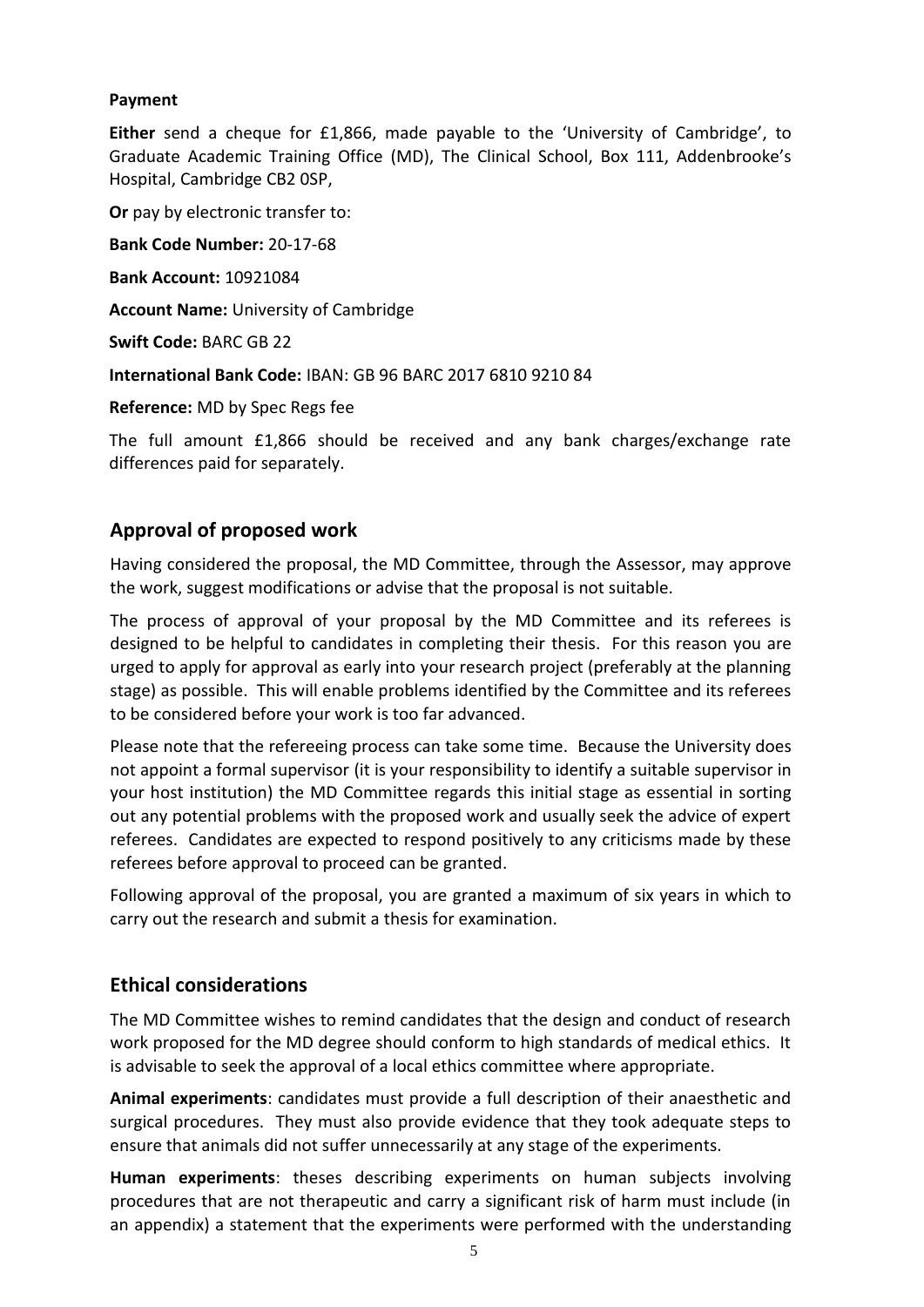and consent of each subject. We draw candidates' attention to the code of ethics of the World Medical Association (Declaration of Helsinki).

The MD Committee reserves the right to make a judgement on the ethical propriety of studies.

## **Your status in the University**

In doing the MD by Special Regulations, you do **not** become a *registered student* of the University and therefore are not eligible to use University resources other than those available to you as an alumnus. In particular, you are *not* eligible to apply for remote online access to journals held at the University Library. Candidates should instead ensure that their own research institution provides the necessary research facilities.

The College at which you matriculated for your primary degree will become the College that will present you for conferment of your MD degree.

## **The adviser / supervisor**

You should identify a principal supervisor who is willing to supervise your research throughout the duration of the programme

You are requested to show a copy of this guidance to the proposed adviser, who is asked to write a brief **letter of assurance of acceptance** of this role; this letter should be provided to the Committee when submitting the proposal.

## **The Thesis**

### **Standard required**

The thesis should consist of original work, carried out by the candidate, and set in the context of previous work in the field. The standard expected is that of a PhD. It should be specially composed and *must give evidence of independent research, observation and reflection*. New discoveries in medicine are not essential, but the substance of the thesis must consist of the candidate's own analysis, observations and experiments. Compilations from the work of others cannot be accepted. There is no objection to incorporation and use within the thesis of results of work already published by the candidate, provided that full reference is given and reprints supplied if possible.

### **Statistical advice**

Statistical planning by candidates is frequently inadequate. The MD Committee advises candidates to seek expert advice before they embark on their experiments. It is important for candidates to be able to defend the statistical treatment of data in the face of questioning by examiners at the Act.

### **Presentation of original data**

Sufficient original data should be incorporated into the thesis for the examiners to be able to gain a clear idea of what original observations and measurements were made in the work. If necessary, numerical data may be put into an appendix. Although it may be difficult to condense large amounts of data into the text or an appendix, the material given should be detailed enough to enable examiners and others to follow the working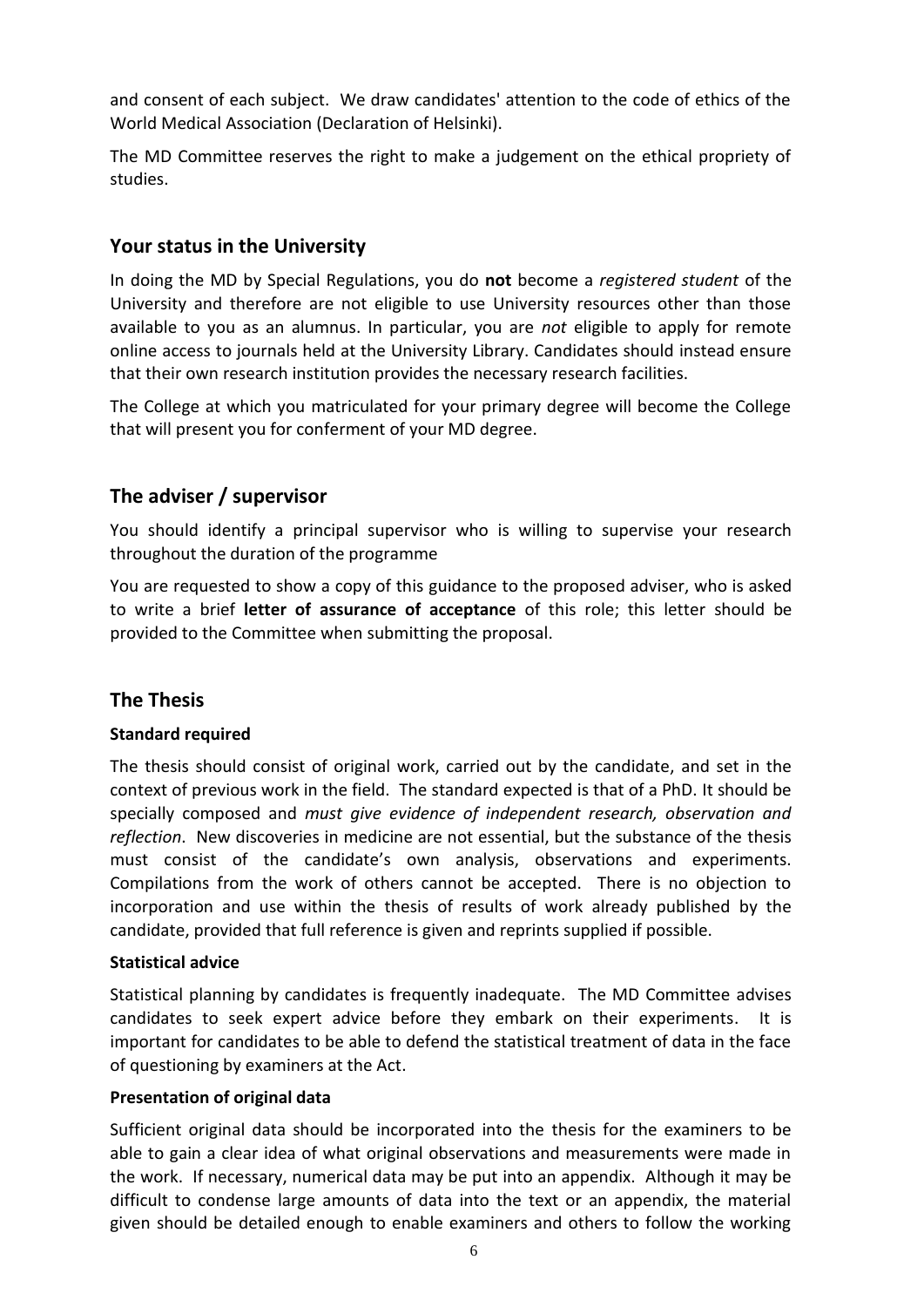out of results from the raw data, and to understand how the conclusions were arrived at. Detailed specimen calculations may be necessary. It is not acceptable, for example, to refer to a statistical computer program without describing the statistical methods used.

#### **Deadline for submission**

The thesis must be submitted **within 6 years** of being granted approval to proceed, unless given special permission by the MD Committee to delay submission until a later date. It is essential that the work, on submission, is interpreted in the light of the latest developments in the field and that the reference list contains the most recently published work.

## **Examination procedure**

Examination is by thesis, which must be defended at a viva (the Act) at a location in Cambridge.

## **The MD Committee**

Chaired by Professor Richard Sandford with Dr Chris Allen as the Regius's Assessor (Academic Secretary), the MD Committee comprises of 16 members of the Faculty of Clinical Medicine and University and NHS departments, all of whom are leaders in their field of research and practicing clinicians.

**The Postgraduate Education and Clinical Academic Training Section** provides the administrative support for the MD degree.

Secretary to the MD Committee is Ms Jane Muir [md-admin@medschl.cam.ac.uk](mailto:md-admin@medschl.cam.ac.uk)

**Data Protection – How we use your personal information (for applicants)** <https://www.information-compliance.admin.cam.ac.uk/data-protection/applicant-data>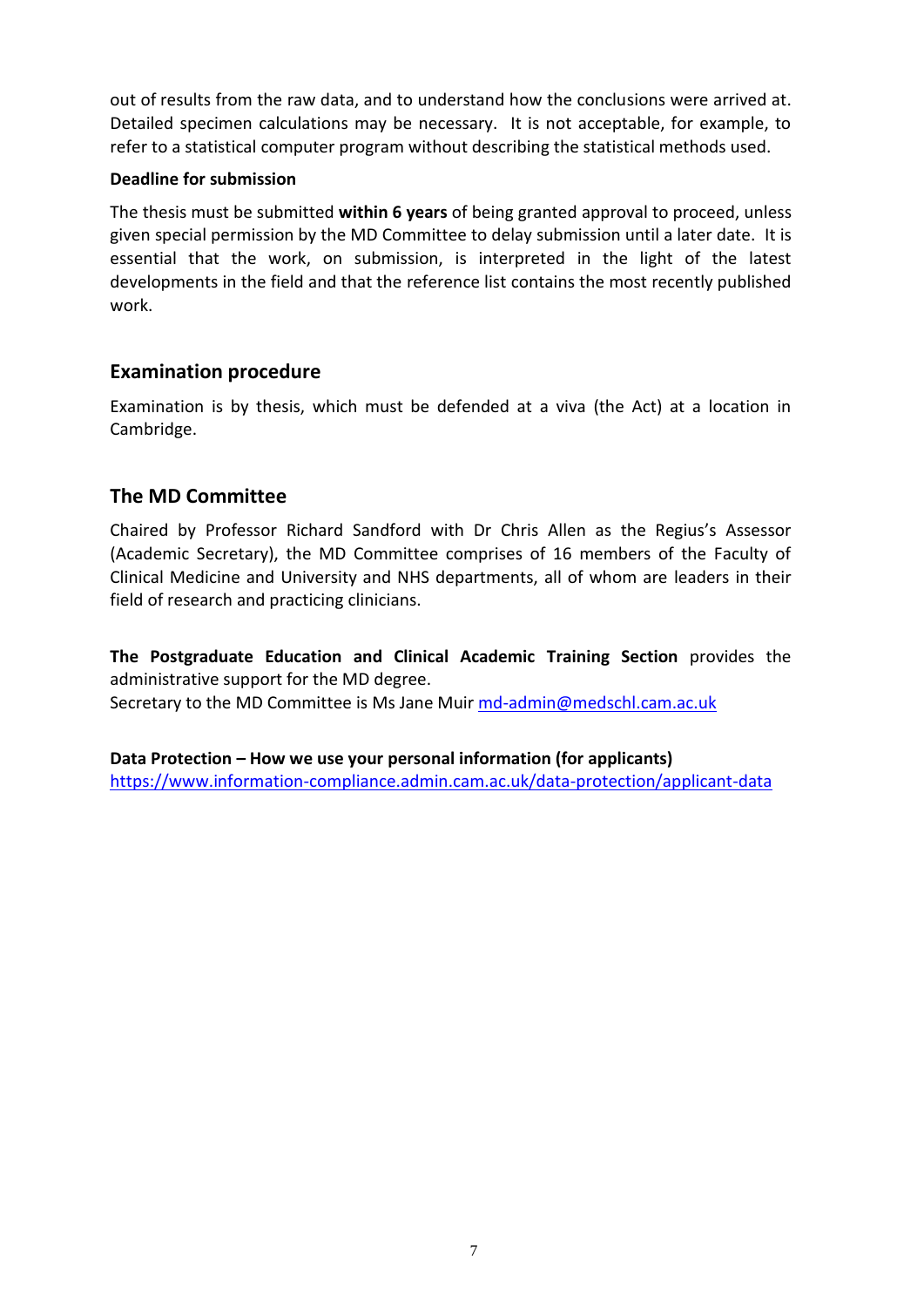# **Application Form**

# **MD by Special Regulations**

| Name:                                                                                     |                   | Date of Birth: |
|-------------------------------------------------------------------------------------------|-------------------|----------------|
| <b>Title of proposed</b><br>research                                                      |                   |                |
| Address at which your<br>research will be carried<br>out                                  |                   |                |
| Name of supervisor(s) /<br>advisor(s)                                                     |                   | Email:         |
| <b>Your Cambridge</b><br>degree(s)                                                        |                   |                |
| <b>Your Cambridge College</b>                                                             |                   |                |
| Date of award of<br><b>Bachelor of Medicine</b><br>and Surgery (e.g. MBBS<br>or MB BChir) |                   |                |
| or                                                                                        |                   |                |
| Date of award of<br><b>Bachelor of Medicine</b>                                           |                   |                |
| Date of award of<br><b>Bachelor of Surgery</b>                                            |                   |                |
| Name of awarding<br>institution                                                           |                   |                |
| <b>Preferred address for</b><br>postal correspondence                                     |                   |                |
| <b>Email Address</b>                                                                      |                   |                |
| <b>Telephone Numbers:</b>                                                                 | (w)<br>(h)<br>(m) |                |